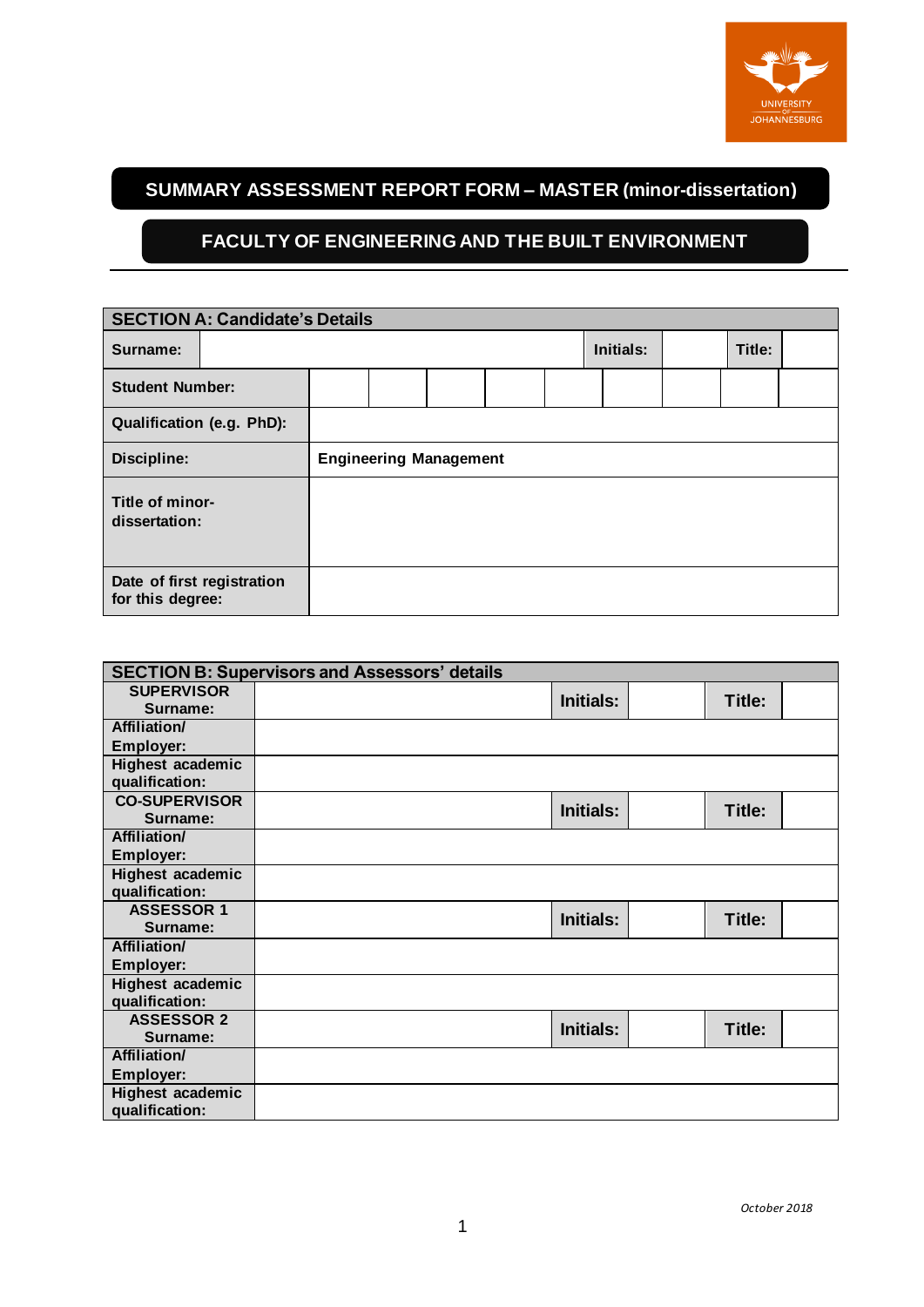|                                                         | <b>SECTION C: Assessment Recommendations by Assessors and FHDC/FPAC</b> |                                                                                                 |                                                                                                     |                                                                   |  |  |  |
|---------------------------------------------------------|-------------------------------------------------------------------------|-------------------------------------------------------------------------------------------------|-----------------------------------------------------------------------------------------------------|-------------------------------------------------------------------|--|--|--|
|                                                         | <b>Approved with</b><br>or without<br>minor changes                     | Approved with<br>minor<br>corrections to<br>be made to the<br>satisfaction of<br>the supervisor | <b>Substantial</b><br>changes to be<br>made and<br>resubmitted to<br>the assessor<br>for assessment | <b>Rejected with</b><br>no<br>reassessment<br>to be<br>considered |  |  |  |
| <b>ASSESSOR 1</b>                                       |                                                                         |                                                                                                 |                                                                                                     |                                                                   |  |  |  |
| <b>ASSESSOR 2</b>                                       |                                                                         |                                                                                                 |                                                                                                     |                                                                   |  |  |  |
| (If applicable)<br><b>ADDITIONAL</b><br><b>ASSESSOR</b> |                                                                         |                                                                                                 |                                                                                                     |                                                                   |  |  |  |
| (If applicable)<br><b>EXPERT</b><br><b>ADVISOR</b>      |                                                                         |                                                                                                 |                                                                                                     |                                                                   |  |  |  |
| (If applicable)<br><b>ARBITER</b>                       |                                                                         |                                                                                                 |                                                                                                     |                                                                   |  |  |  |
| <b>FHDC</b>                                             |                                                                         |                                                                                                 |                                                                                                     |                                                                   |  |  |  |

# **Minor dissertation result (50% of qualification):**

| Assessor 1 result              |  |
|--------------------------------|--|
| Assessor 2 result              |  |
| Average for minor-dissertation |  |

# **Coursework result (50% of qualification):**

| <b>Modules</b>         | <b>Result</b> | <b>Modules</b> | <b>Result</b> |
|------------------------|---------------|----------------|---------------|
|                        |               |                |               |
|                        |               |                |               |
|                        |               |                |               |
| Average for coursework |               |                |               |

#### **Final result:**

| Minor-dissertation result (50%)         |  |                  |        |
|-----------------------------------------|--|------------------|--------|
| Coursework modules average result (50%) |  |                  |        |
| Final mark                              |  | With distinction | Yes/No |